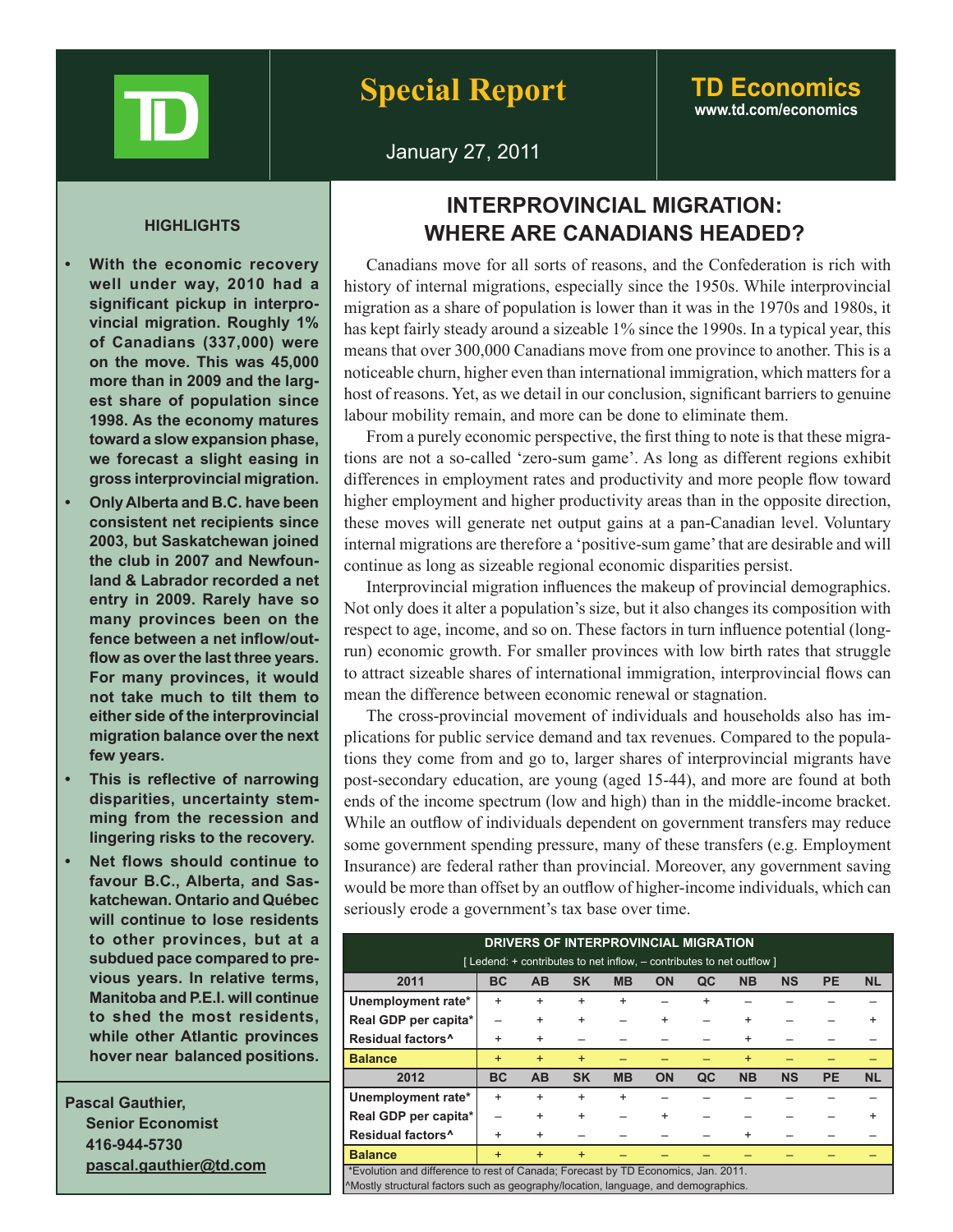

From a business perspective, population growth and composition are crucial to location decisions and marketing strategies. Big-ticket purchases often occur when people relocate. Migrations can have a significant impact on local housing and retail markets, boosting regions that are on the receiving end and depressing markets that tend to consistently lose out. It follows that understanding and predicting interprovincial migration patterns can be of great use.

### **Powers of attraction**

The chief incentives for interprovincial migrations are economic, as individuals and households look to improve their standard of living. As previous studies have shown, differences in income per capita and unemployment rates across provinces are particularly potent drivers of interprovincial moves. Higher income and better employment prospects are natural migration magnets. Other factors such as geography/location, language, age structure, and others may also influence migration decisions, but a focus on the key drivers that are labour market and income disparities simplifies the analysis. While research shows that economic factors drive migration flows, the two variables are closely related, especially in the short-term. Indeed, migrations tend to amplify economic cycles.

### **Ebbs and flows**

Generalized economic slowdowns and recessions tend to cause dips in interprovincial migration as jobs become harder to come by. This is evident from migration activity following the most recent episode of strong economic expansion that lasted until 2006-07. After peaking at 310,000 interprovincial migrants in 2006, or 0.95% of the population, flows slowed down to around 290,000 persons by 2008-09, or 0.86% of population.

On the flip side, however, two of the last three economic recoveries, including the one currently unfolding, have been associated with a sizeable rebound in cross-provincial moves. This is because labour markets brighten unequally across the nation. Indeed, with the economic recovery well under way and employment prospects markedly improving, 2010 recorded a significant pickup in interprovincial migration. Roughly 1% of Canadians, or 337,000, were on the move. This is 45,000 more than in 2009, the most since the late 1980s and the largest share of population since 1998.

As the economic recovery matures and the pace of growth slows, we forecast a slight easing, close to the decade average, in interprovincial migration as a share of Canadian population. At the provincial level, however, we expect a slight widening in unemployment and income disparities to favour those that are already net recipients (British Columbia, Alberta, and Saskatchewan) at the expense of other provinces over the next couple of years.

### **Provincial patterns**

While only Alberta and British Columbia have been consistent net recipients since 2003, Saskatchewan joined the club in 2007. In addition, Newfoundland & Labrador briefly moved into net recipient territory in 2009. Interestingly, rarely have so many provinces been on the fence between a net inflow and net outflow as over the last three years.

This likely reflects generally narrowing labour market and income disparities between any given province and the rest of the nation, as seen in the data in the accompanying tables. Seven of ten provinces registered a smaller spread to the rest of the country's unemployment rate in 2010 than in 2007. The exceptions were Ontario, Manitoba, and Saskatchewan. Likewise, with the exception of two provinces (British Columbia and Newfoundland & Labrador), all jurisdictions posted smaller income per person gaps

| <b>UNEMPLOYMENT RATE DIFFERENTIALS*</b>    |        |        |        |        |        |        |  |  |
|--------------------------------------------|--------|--------|--------|--------|--------|--------|--|--|
| Percentage points                          |        |        |        |        |        |        |  |  |
|                                            | 2007   | 2008   | 2009   | 2010   | 2011F  | 2012F  |  |  |
| <b>BC</b>                                  | 2.1    | 1.8    | 0.8    | 0.5    | 0.6    | 0.7    |  |  |
| AB                                         | 2.8    | 2.9    | 1.9    | 1.7    | 1.9    | 2.3    |  |  |
| <b>SK</b>                                  | 1.9    | 2.1    | 3.6    | 2.9    | 3.3    | 3.2    |  |  |
| <b>MB</b>                                  | 1.7    | 2.1    | 3.2    | 2.8    | 2.7    | 2.3    |  |  |
| ON                                         | $-0.6$ | $-0.6$ | $-1.2$ | $-1.1$ | $-1.2$ | $-1.2$ |  |  |
| QC                                         | $-1.5$ | $-1.4$ | $-0.2$ | 0.1    | 0.1    | $-0.2$ |  |  |
| <b>NB</b>                                  | $-1.6$ | $-2.5$ | $-0.6$ | $-1.3$ | $-1.1$ | $-1.2$ |  |  |
| <b>NS</b>                                  | $-2.1$ | $-1.6$ | $-1.0$ | $-1.4$ | $-1.4$ | $-1.4$ |  |  |
| <b>PE</b>                                  | $-4.4$ | $-4.7$ | $-3.8$ | $-3.3$ | $-3.5$ | $-3.3$ |  |  |
| <b>NL</b>                                  | $-7.7$ | $-7.2$ | $-7.3$ | $-6.4$ | $-6.4$ | $-6.1$ |  |  |
| * Rest of country - province of reference. |        |        |        |        |        |        |  |  |

F: Forecast by TD Economics, Jan. 2011. Source: Statistics Canada.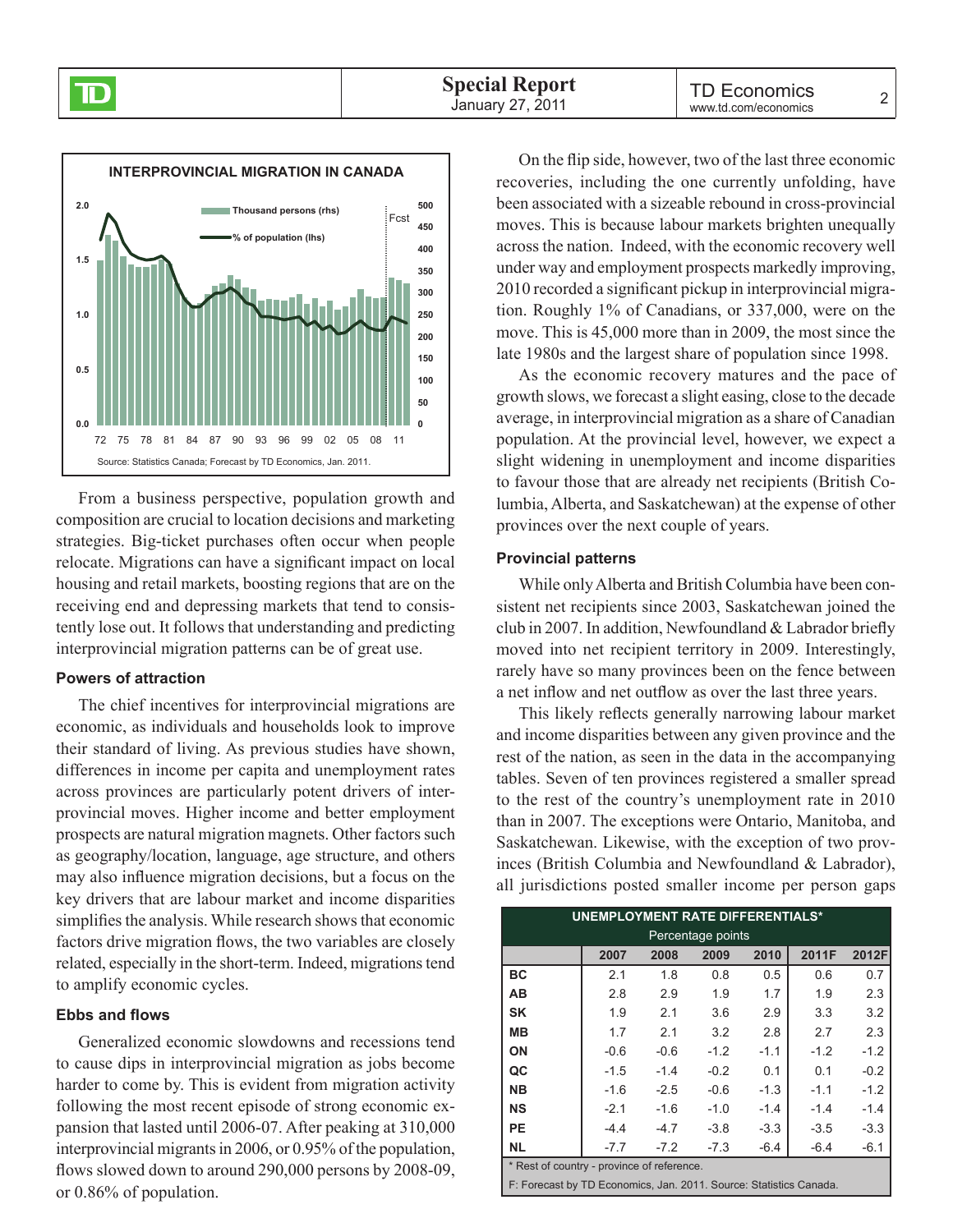| <b>INCOME PER CAPITA DIFFERENTIALS*</b>                            |         |         |         |         |         |         |  |  |
|--------------------------------------------------------------------|---------|---------|---------|---------|---------|---------|--|--|
| Percentage points                                                  |         |         |         |         |         |         |  |  |
|                                                                    | 2007    | 2008    | 2009    | 2010    | 2011F   | 2012F   |  |  |
| BC                                                                 | $-4.7$  | $-5.6$  | $-5.5$  | $-5.5$  | $-5.6$  | $-5.9$  |  |  |
| ΑВ                                                                 | 36.7    | 36.4    | 31.8    | 31.2    | 32.7    | 34.1    |  |  |
| <b>SK</b>                                                          | $-0.5$  | 3.4     | 1.5     | 0.1     | 1.2     | 1.7     |  |  |
| MВ                                                                 | $-13.6$ | $-12.2$ | $-9.8$  | $-10.1$ | $-9.6$  | $-9.3$  |  |  |
| ΟN                                                                 | 7.9     | 5.5     | 3.8     | 3.9     | 3.7     | 3.3     |  |  |
| QC                                                                 | $-16.6$ | $-15.7$ | $-13.1$ | $-13.2$ | $-13.7$ | $-14.0$ |  |  |
| <b>NB</b>                                                          | $-21.4$ | $-21.2$ | $-18.7$ | $-18.5$ | $-19.1$ | $-19.2$ |  |  |
| <b>NS</b>                                                          | $-23.7$ | $-22.3$ | $-19.6$ | $-19.6$ | $-20.1$ | $-20.5$ |  |  |
| <b>PE</b>                                                          | $-24.7$ | $-24.6$ | $-22.7$ | $-23.1$ | $-23.3$ | $-23.8$ |  |  |
| <b>NL</b>                                                          | $-1.9$  | 0.8     | $-6.6$  | $-3.9$  | $-2.8$  | $-2.0$  |  |  |
| * Province of reference - Rest of the country.                     |         |         |         |         |         |         |  |  |
| F: Forecast by TD Economics, Jan. 2011. Source: Statistics Canada. |         |         |         |         |         |         |  |  |

against the rest of the nation in 2010 than three years prior. In general, these performances likely contributed to lowering the attractiveness of higher income/employment provinces, while simultaneously improving the retention rates of lower income/employment provinces.

Another contributing factor as to why more provinces have been flirting with a zero net interprovincial migration balance could well have been the uncertainty stemming from the global recession, and lingering risks surrounding the recovery. Indeed, it would not take much to tilt several provinces to either side of the interprovincial migration balance over the next few years.

All said, given our forecasts for provincial real GDP per capita and unemployment rates (available [here\)](http://www.td.com/economics/qef/pefdec10.pdf), we expect net flows to continue favouring British Columbia, Alberta, and Saskatchewan. By the same token, given significant headwinds and the subdued pace of economic growth expected over the next two years, we do not envisage a return to the peak interprovincial migration levels when Alberta was a massive draw for the rest of the country – with a net migration balance near +1.5% of its population in 2005-06.

At the same time, we expect that net losses for Ontario, Québec, and Atlantic Canada will represent small shares of their respective populations. So while Ontario and Québec will continue to lose residents to other provinces on a net basis, they will do so at a more subdued pace compared with previous years. Of note is that despite Québec's sizeable income gap, its unemployment rate nearly matched the rest of the country since 2007, and in 2011-12 is expected to remain about one percentage point lower than in Ontario – historically the favoured destination.

Elsewhere, Newfoundland & Labrador, New Brunswick, and to a lesser extent Nova Scotia are also forecast to hover close to a balanced position over the next two years. Mean-

while, Manitoba and Prince Edward Island will be the sole provinces still shedding a sizeable share of residents over the forecast horizon. Even though Manitoba's unemployment rate has been consistently lower than that of the rest of the nation since the 1990s, this has not proved sufficient to offset the structural pull from higher incomes in neighbouring provinces.

#### **Don't fence me in**

While economic conditions are the key driver of migration trends in the short-term, structural impediments can put a significant damper on aggregate flows over the long-term. Since the benefit of labour mobility is that it allows Canadians to better deploy their skills, steps taken to enhance and facilitate their mobility would undoubtedly enhance Canadians' welfare. As such, eliminating artificial barriers in a spirit of reciprocity (mutual recognition) and easing cross-provincial moves should be a priority for governments.

Unfortunately, there are still many interprovincial barriers. Specifically, mobility in regulated professions and skilled trades, which comprise over 10% of the workforce or roughly 2 million workers, remain a problem. This matters because many regulated professions, such as health and legal occupations, teaching, and engineering, will continue to be in high demand in years ahead.

In the hope of mitigating these barriers, first ministers met in January 2009 to make amendments to Chapter 7 (Labour Mobility) of the Agreement on Internal Trade (AIT, signed in 1994). As a result, each professional association is now attempting to simplify its application process to allow easier interprovincial labour mobility. While this is a step in the right direction, it is imperfect, as occupational requirements still fall under provincial jurisdiction.

For example, prior to 2009, a K-12 teacher from Ontario wishing to teach in B.C. would be required to take course-

| <b>NET INTERPROVINCIAL MIGRATION</b>                                    |           |           |          |          |          |          |  |  |  |
|-------------------------------------------------------------------------|-----------|-----------|----------|----------|----------|----------|--|--|--|
| Persons $\lceil + \text{is net inflow} \rceil$ - is net outlow $\lceil$ |           |           |          |          |          |          |  |  |  |
|                                                                         | 2007      | 2008      | 2009     | 2010     | 2011F    | 2012F    |  |  |  |
| ВC                                                                      | 16,776    | 10.849    | 10,351   | 5,592    | 6,413    | 7,410    |  |  |  |
| AВ                                                                      | 13,642    | 17.845    | 1.101    | 1,224    | 7.148    | 11,029   |  |  |  |
| <b>SK</b>                                                               | 5.245     | 3.209     | 2,403    | 3,536    | 4,228    | 3,206    |  |  |  |
| MВ                                                                      | $-3.449$  | $-3.931$  | $-2,373$ | $-2,902$ | $-3,372$ | $-3,788$ |  |  |  |
| ΟN                                                                      | $-13.426$ | $-15.141$ | $-9.880$ | $-1,642$ | $-8.014$ | $-9,452$ |  |  |  |
| QC                                                                      | $-12,675$ | $-9.707$  | $-3,740$ | $-2,774$ | $-3,597$ | $-5,011$ |  |  |  |
| NВ                                                                      | -780      | -867      | 253      | 656      | 380      | $-384$   |  |  |  |
| ΝS                                                                      | $-2.574$  | $-1.189$  | 367      | $-1.244$ | $-1,429$ | $-1,927$ |  |  |  |
| PE                                                                      | $-699$    | $-294$    | -856     | $-1,121$ | -863     | $-582$   |  |  |  |
| NL.                                                                     | $-2,054$  | -57       | 2,530    | $-1,078$ | $-515$   | $-208$   |  |  |  |
| F: Forecast by TD Economics, Jan. 2011. Source: Statistics Canada.      |           |           |          |          |          |          |  |  |  |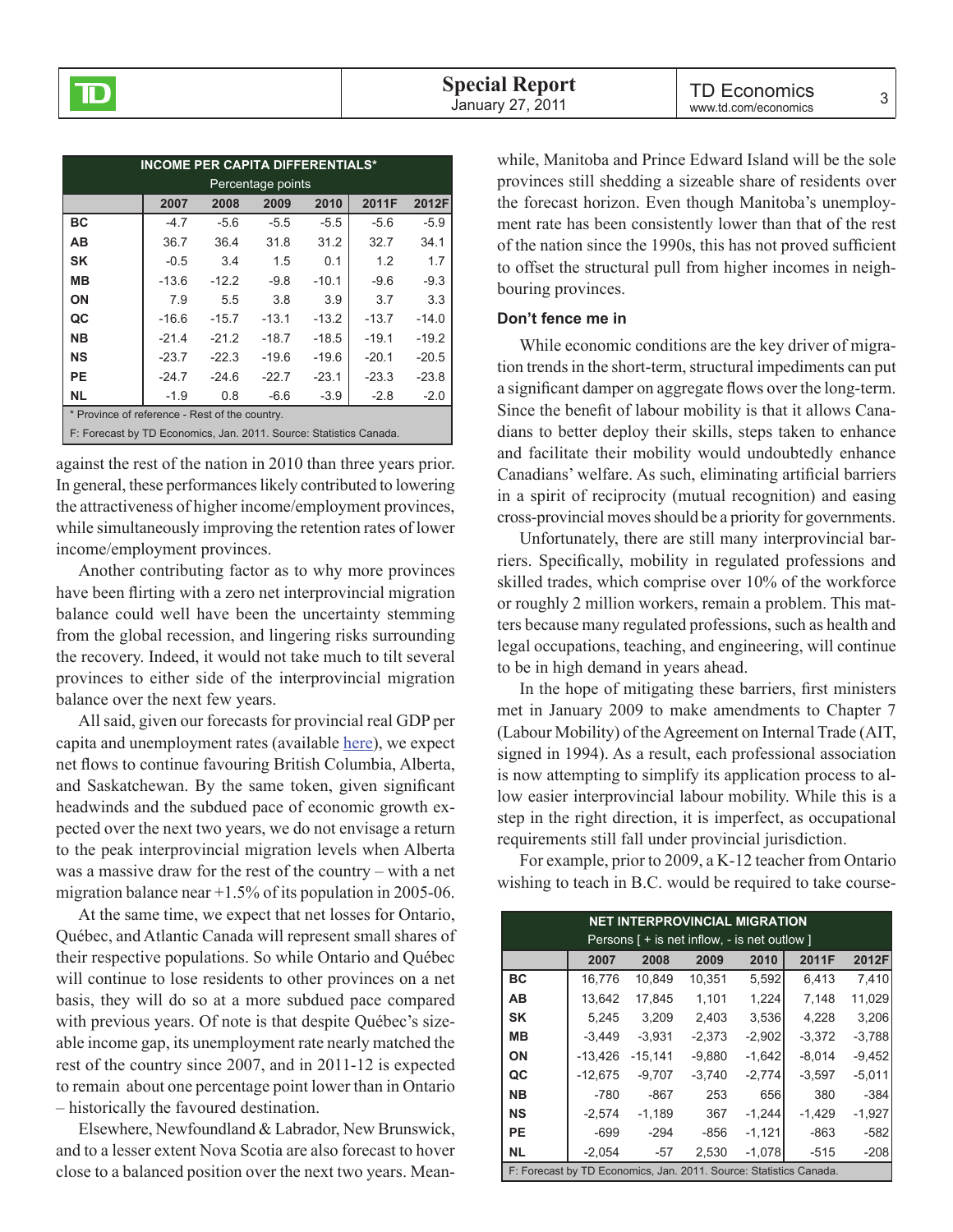

work and write B.C. certification tests. After the amendment, a K-12 teacher from Ontario in good standing with the Ontario College of Teachers can now apply and receive a 'basic certification' from the B.C. College of Teachers, but would still be required to take another certification test to receive professional certification. This coursework is technically optional, and there is little information about the differences between the basic and professional certificates.

Moreover, even after the AIT amendments, provinces can still unilaterally require certain professionals to receive additional training should they deem the occupation an 'exception'. Lawyers and registered nurses are exceptions in most provinces given the varying standards these occupations fall under. Meanwhile, employers in any given province may favour skilled trade certifications from their own jurisdictions. Fortunately, there are roughly 50 occupations covered by what is referred to as a Red Seal, allowing qualified tradespeople to practise their trade in any province without having to write additional examinations.

#### **Do as we would be done by**

In years ahead, the key will lie in the development and implementation of these genuine mobility measures. While Canada presses ahead with free trade and labour mobility negotiations with other nations, and particularly with the European Union, it should simultaneously seek to improve mobility within its own domestic market. In view of the benefits that accrue to labour mobility and the demographic and labour force crunch looming over the horizon, this issue should be upgraded from the 'wish list' to the 'must do list'. The successful Trade, Investment and Labour Mobility Agreement (TILMA) between Alberta and B.C. has now been expanded to include Saskatchewan and renamed the New West Partnership Trade Agreement (NWPTA). It is scheduled to be fully implemented by mid-2013. Over time, reconciliation of all occupations should create full labour mobility for all occupations across these provinces. Other provinces should join or press ahead with similar measures.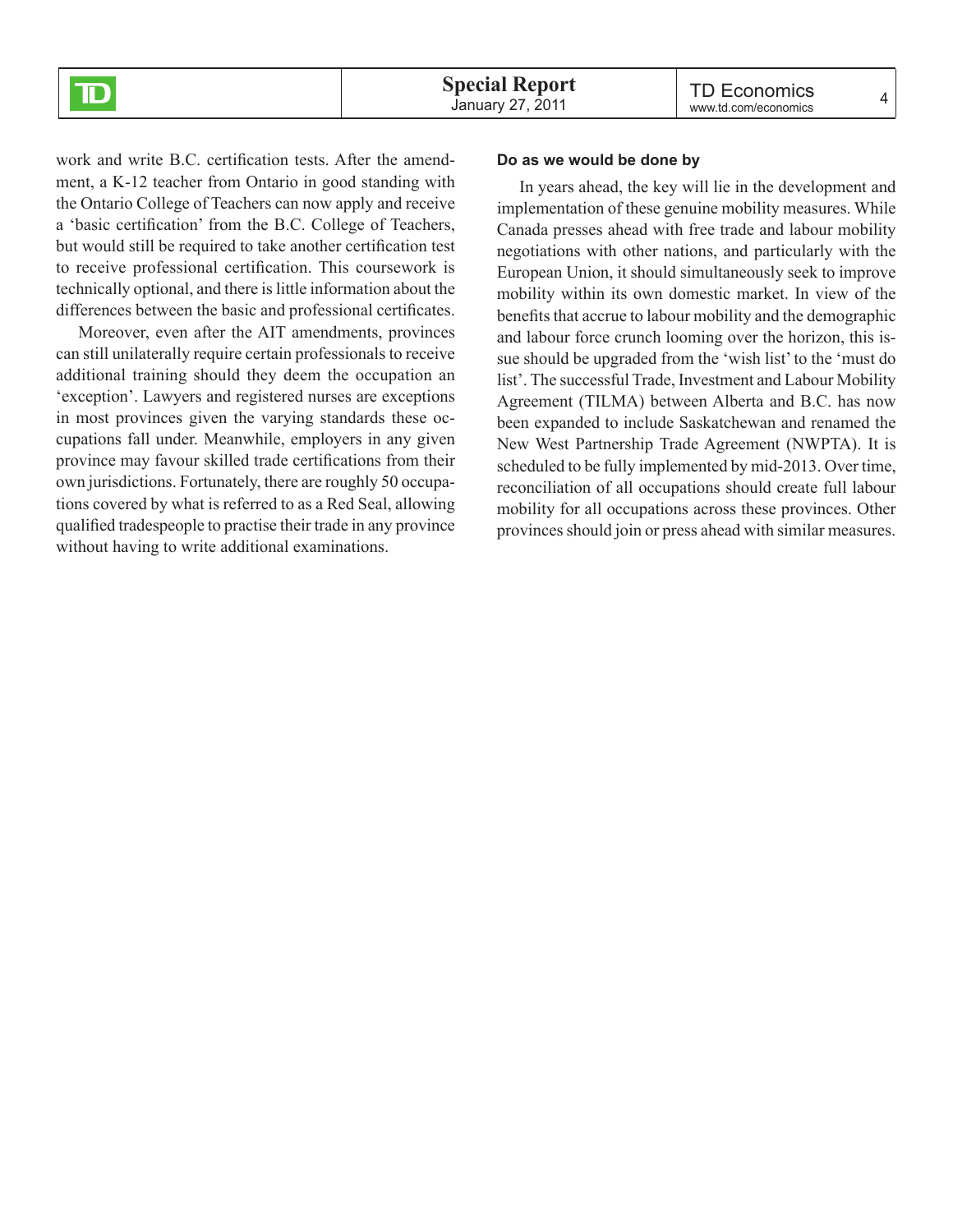